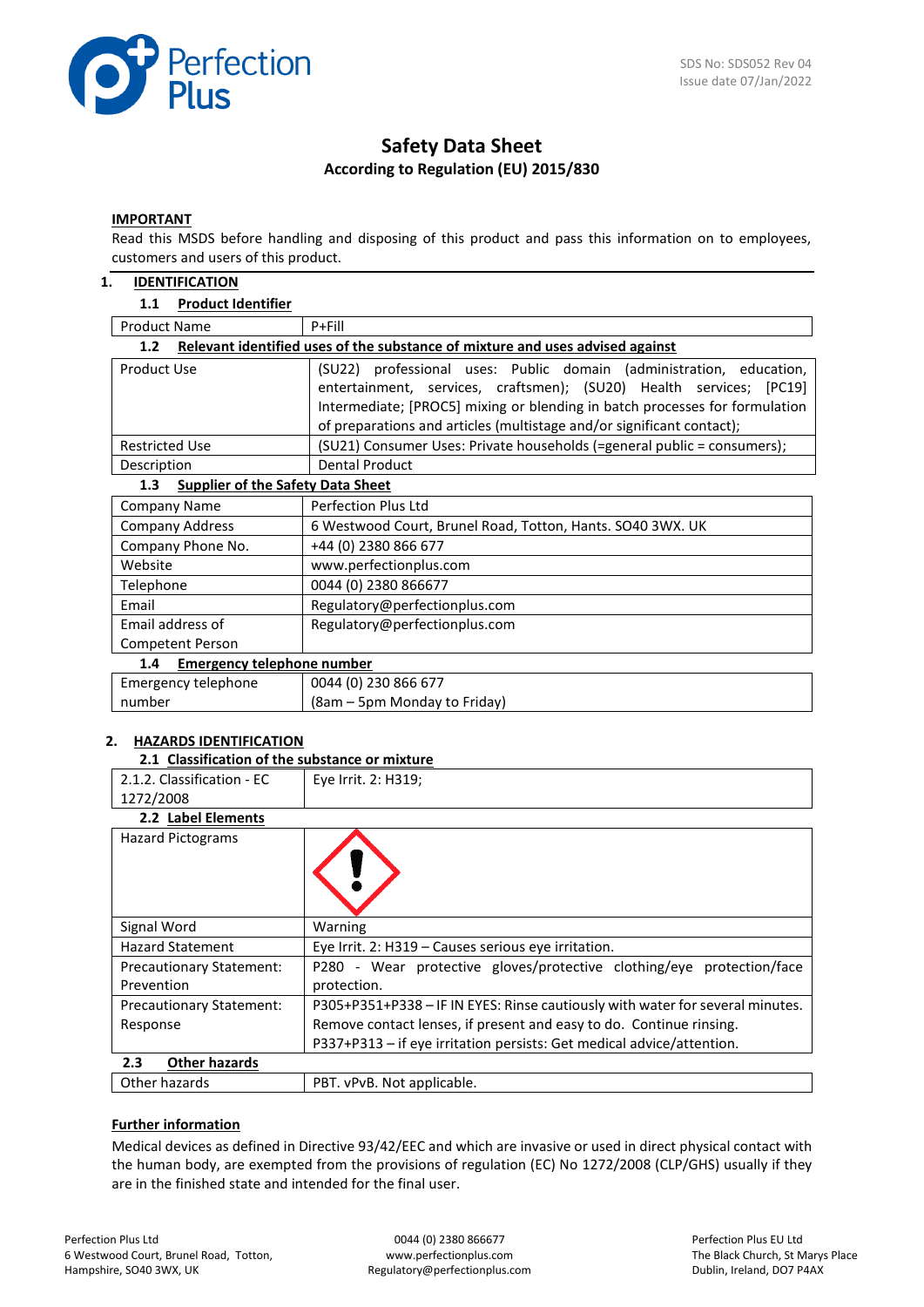

## **3. COMPOSITION/INFORMATION ON INGREDIENTS**

# **3.2 Mixtures**

# **EC 1272/2008**

| <b>Chemical Name</b> | Index No. | CAS No. | EC No.    | <b>REACH</b><br>Registration<br><b>Number</b> | CONC.<br>$(\%w/w)$ | <b>Classification</b> |
|----------------------|-----------|---------|-----------|-----------------------------------------------|--------------------|-----------------------|
| L(+) Tartaric Acid   |           | 87-69-4 | 201-766-0 | 01-2119537204-47                              |                    | Eve Dam. 1: H318:     |

## **4. FIRST AID MEASURES**

## **4.1 Description of first aid measures**

| <b>Inhalation</b>                                                                                                    | Move the exposed person to fresh air.                                             |  |  |
|----------------------------------------------------------------------------------------------------------------------|-----------------------------------------------------------------------------------|--|--|
| Eve Contact                                                                                                          | Rinse immediately with plenty of water for 15 minutes holding the eyelids open.   |  |  |
| Skin contact                                                                                                         | Wash off immediately with plenty of soap and water. Remove contaminated clothing. |  |  |
| Ingestion                                                                                                            | Do NOT induce vomiting.                                                           |  |  |
| Most important symptoms and effects, both acute and delayed<br>4.2                                                   |                                                                                   |  |  |
| .<br>the contract of the contract of the contract of the contract of the contract of the contract of the contract of |                                                                                   |  |  |

| Inhalation   | May cause irritation to mucous membranes.                                  |
|--------------|----------------------------------------------------------------------------|
| Eye Contact  | Causes serious eye irritation.                                             |
| Skin contact | May cause irritation to eyes.                                              |
| Ingestion    | May cause irritation to mucous membranes.                                  |
|              |                                                                            |
| 4.3          | Indication of any immediate medical attention and special treatment needed |
| Inhalation   | Seek medical attention if irritation or symptoms persist.                  |
| Eye Contact  | Seek medical attention if irritation or symptoms persist.                  |

| Ingestion | Seek medical attention if irritation or symptoms persist. |
|-----------|-----------------------------------------------------------|

## **General information**

|  | If you feel unwell, seek medical advice (show the label where possible). |
|--|--------------------------------------------------------------------------|
|--|--------------------------------------------------------------------------|

## **5. FIRE FIGHTING MEASURES**

**5.1 Extinguishing media**

|     | Use extinguishing media appropriate to the surrounding fire conditions. |
|-----|-------------------------------------------------------------------------|
| 5.2 | Special hazards arising from the substance or mixture                   |
|     | Burning produces irritating, toxic and obnoxious fumes.                 |
| 5.3 | <b>Advice for firefighters</b>                                          |
|     | Wear suitable respiratory equipment when necessary.                     |
|     |                                                                         |

#### **6. ACCIDENTAL RELEASE MEASURES**

## **6.1 Personal precautions, protective equipment and emergency procedures**

|     | Ensure adequate ventilation of the working area. Wear suitable protective equipment.        |
|-----|---------------------------------------------------------------------------------------------|
| 6.2 | <b>Environmental precautions</b>                                                            |
|     | Do not allow product to enter drains. Prevent further spillage if safe.                     |
| 6.3 | Methods and material for containment and cleaning up                                        |
|     | Avoid raising dust. Sweep up. Transfer to suitable, labelled containers for disposal. Clean |
|     | spillage area thoroughly with plenty of water.                                              |
| 6.4 | Reference to other sections                                                                 |
|     | See section 13 for disposal information. See section 8 for exposure controls/personal       |
|     | protection.                                                                                 |

## **7. HANDLING AND STORAGE**

## **7.1 Precautions for safe handling**

container.

|  | Avoid contact with eyes and skin. Ensure adequate ventilation of the working area. Adopt     |
|--|----------------------------------------------------------------------------------------------|
|  | best Manual Handling considerations when handling, carrying and dispensing.                  |
|  | 7.2 Conditions for safe storage, including any incompatibilities                             |
|  | Keep in a cool, dry, well-ventilated area. Keep containers tightly closed. Store in original |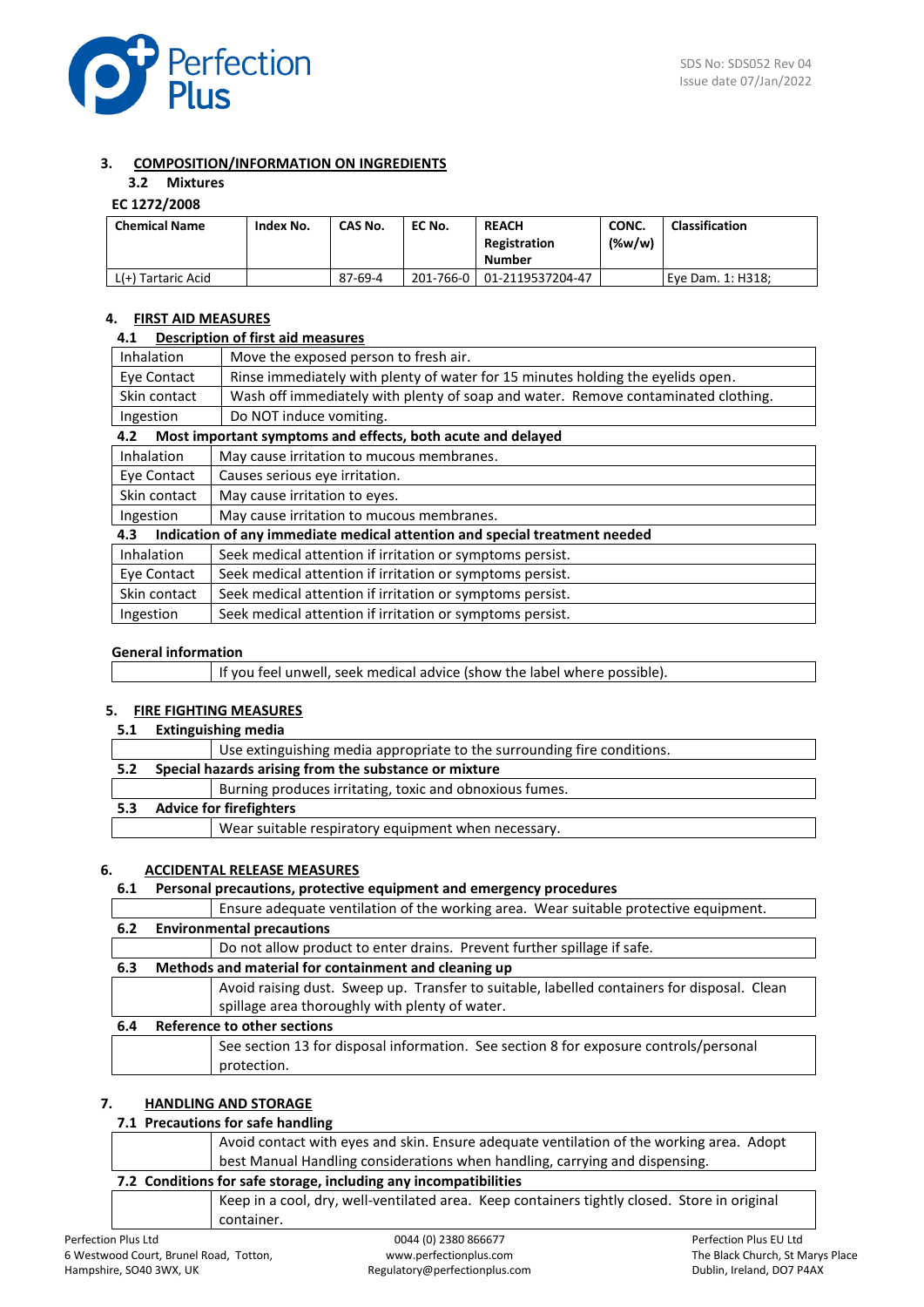

## **7.3 Specific end use(S)**

| . See section 1.2. Relevant identified uses of the substance or mixture and uses advised |
|------------------------------------------------------------------------------------------|
| against for further information.                                                         |

## **8. EXPOSURE CONTROLS/PERSONAL PROTECTION**

#### **8.1 Control parameters**

|                                | No data available. |
|--------------------------------|--------------------|
| DNEL: Derived no-effect Level. |                    |

#### **Exposure Pattern-Workers**

| L(+) Tartaric Acid   Long term – inhalation – Systemic effects   5.2 mg/m <sup>3</sup> |                                       |           |
|----------------------------------------------------------------------------------------|---------------------------------------|-----------|
|                                                                                        | Long term – dermal – Systemic effects | 2.9 mg/kg |

#### **Exposure Pattern-General Population**

| L(+) Tartaric Acid | Long term $-$ inhalation $-$ Systemic effects | 1.3 mg/m <sup>3</sup> |
|--------------------|-----------------------------------------------|-----------------------|
|                    | Long term - dermal - Systemic effects         | $1.5 \text{ mg/kg}$   |
|                    | Long term $-$ oral $-$ Systemic effects       | $8.1 \text{ mg/kg}$   |

#### **8.2 Exposure controls**



| 8.2.1                                   | Appropriate engineering controls                    |
|-----------------------------------------|-----------------------------------------------------|
|                                         | Ensure adequate ventilation of the working area.    |
| Individual protection measures<br>8.2.2 |                                                     |
|                                         | Wear chemical protective clothing.                  |
| Eye/face protection                     | Approved safety goggles.                            |
| Skin protection $-$                     | Chemical resistant gloves.                          |
| Hand protection                         |                                                     |
| Respiratory protection                  | Wear suitable respiratory equipment when necessary. |

## **9. PHYSICAL AND CHEMICAL PROPERTIES**

#### **9.1. Information on basic physical and chemical properties**

| Appearance                | Powder            | Vapour pressure             | Not applicable.    |
|---------------------------|-------------------|-----------------------------|--------------------|
| Colour                    | White             | Vapour density              | Not applicable.    |
| Odour                     | <b>Odourless</b>  | Relative density            | No data available  |
| рH                        | No data available | Fat solubility              | No data available  |
| Melting point             | No data available | Partition coefficient       | No data available  |
| Freezing point            | No data available | Autoignition temperature    | No data available  |
| Initial boiling point     | No data available | Viscosity                   | Not applicable.    |
| Flash point               | No data available | <b>Explosive properties</b> | No data available  |
| Evaporation rate          | No data available | Oxidising properties        | No data available  |
| Flammability (solid, gas) | No data available | Solubility                  | Insoluble in water |

## **9.2. Other information**

| Conductivity                     | No data available |
|----------------------------------|-------------------|
| Surface tension                  | No data available |
| Gas group                        | Not applicable.   |
| Benzene content                  | No data available |
| Lead content                     | No data available |
| VOC (Volatile organic compounds) | No data available |

## **10. STABILITY AND REACTIVITY**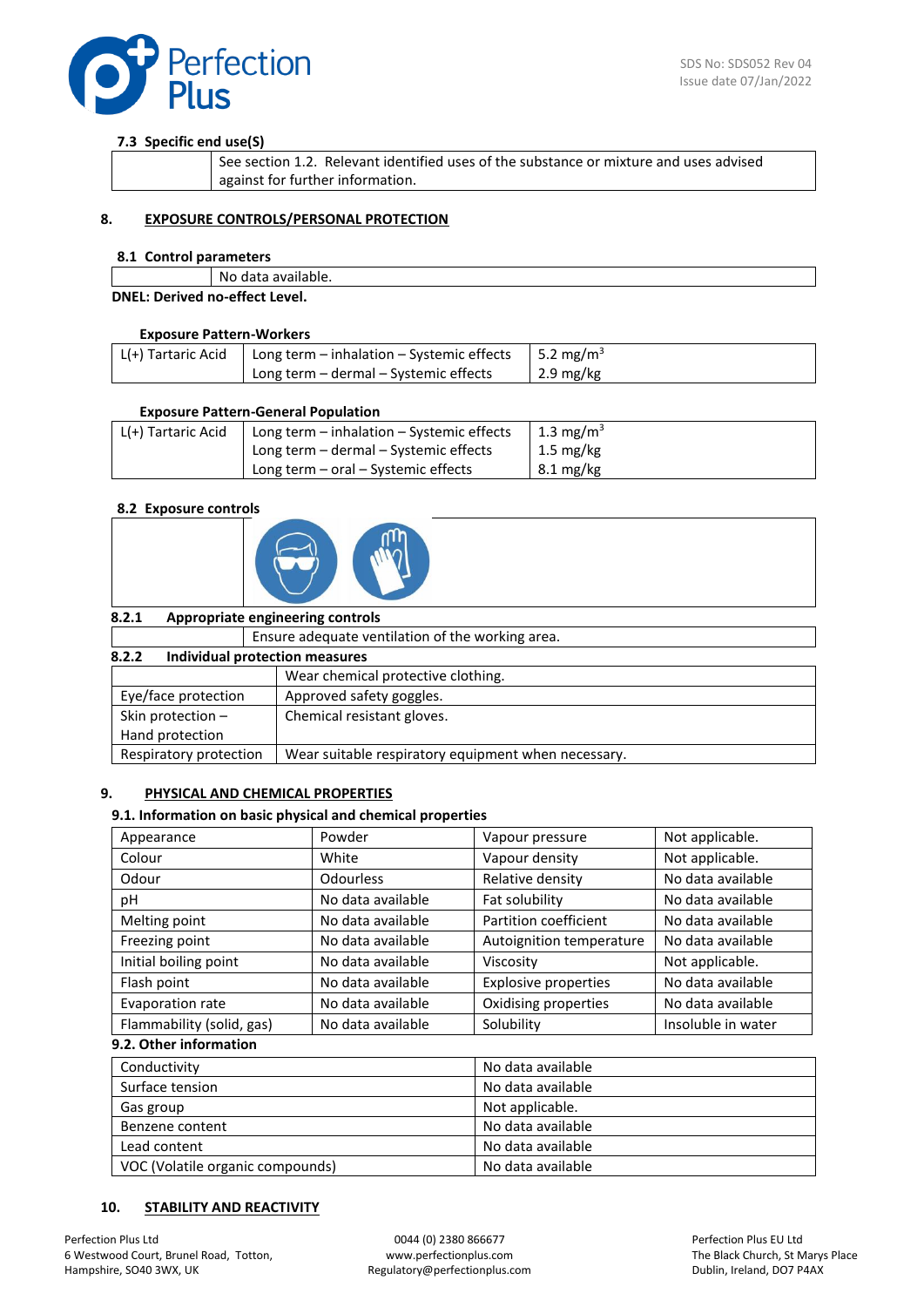

#### **10.1 Reactivity**

|                                       | No data available                       |  |
|---------------------------------------|-----------------------------------------|--|
| 10.2 Chemical stability               |                                         |  |
|                                       | Stable under normal conditions.         |  |
|                                       | 10.3 Possibility of hazardous reactions |  |
|                                       | No data is available on this product.   |  |
|                                       | 10.4 Conditions to avoid                |  |
|                                       | Heat. Moisture.                         |  |
|                                       | 10.5 Possibility of hazardous reactions |  |
|                                       | Strong acids. Strong bases.             |  |
| 10.6 Hazardous decomposition products |                                         |  |
|                                       | No data available.                      |  |

## **11. TOXICOLOGICAL INFORMATION**

#### **11.1 Information on toxicological effects**

| Acute toxicity                       | No data available.                        |
|--------------------------------------|-------------------------------------------|
| Skin corrosion/irritation            | May cause irritation to skin.             |
| Serious eye                          | Causes serious eye irritation.            |
| damage/irritation                    |                                           |
| Respiratory of skin<br>sensitisation | May cause irritation to mucous membranes. |
| Germ cell mutagenicity               | No mutagenic effects reported.            |
| Carcinogenicity                      | No carcinogenic effects reported.         |
| Reproductive toxicity                | No teratogenic effects reported.          |
| STOT-single exposure                 | No data available.                        |
| STOT-repeated exposure               | No data available.                        |
| Aspiration hazard                    | Irritating to respiratory system.         |
| Repeated or prolonged                | Irritating to skin.                       |
| exposure                             |                                           |

## **11.1.4 Toxicological Information**

## **12. ECOLOGICAL INFORMATION**

## **12.1 Toxicity**

| L(+) Tartaric Acid |                                         |                                    | Daphnia EC50/48h: 93.1000 mg/l        |  | Algae IC50/72h: 51.4000 mg/l       |
|--------------------|-----------------------------------------|------------------------------------|---------------------------------------|--|------------------------------------|
|                    |                                         |                                    | Fish LC50/96h: 100.0000 mg/l          |  |                                    |
|                    |                                         |                                    |                                       |  |                                    |
|                    |                                         | 12.2 Persistence and degradability |                                       |  |                                    |
|                    |                                         |                                    | No data is available on this product. |  |                                    |
|                    |                                         | 12.3 Bio accumulative potential    |                                       |  |                                    |
|                    |                                         |                                    | No data is available on this product. |  |                                    |
|                    | <b>Partition coefficient</b>            |                                    |                                       |  |                                    |
|                    |                                         |                                    | <b>P+ Fill No data available</b>      |  | $L(+)$ Tartaric Acid -1.91 $log P$ |
| 12.4               | <b>Mobility in soil</b>                 |                                    |                                       |  |                                    |
|                    | No data is available on this product.   |                                    |                                       |  |                                    |
|                    | 12.5 Results of PBT and vPvB assessment |                                    |                                       |  |                                    |
|                    |                                         |                                    | No data is available on this product. |  |                                    |
|                    |                                         | 12.6 Other adverse effects         |                                       |  |                                    |
|                    |                                         |                                    | No data is available on this product. |  |                                    |
|                    |                                         |                                    |                                       |  |                                    |

## **13. DISPOSAL CONSIDERATIONS**

# **13.1 Waste treatment methods**

Dispose of in compliance with all local and national regulations.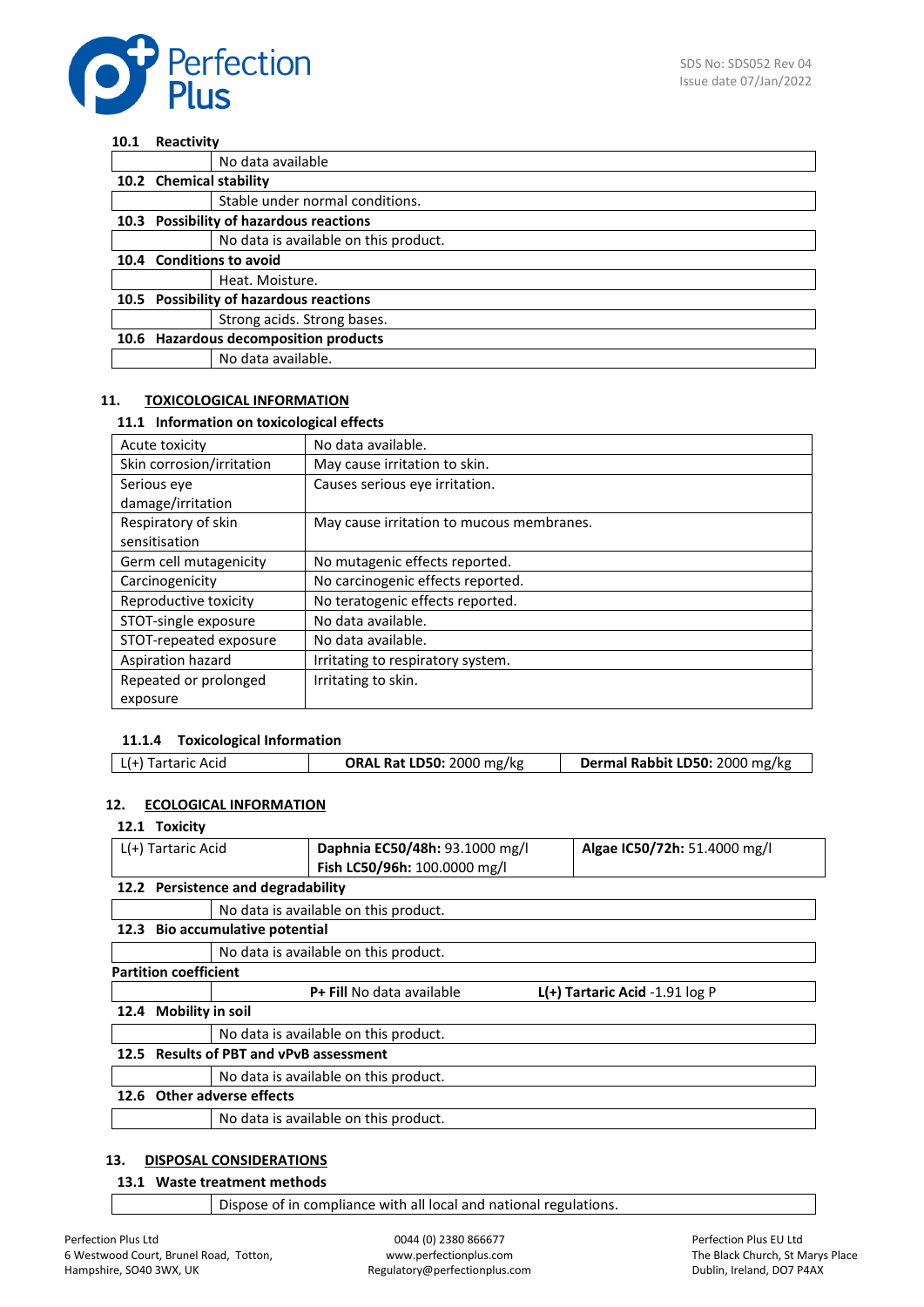

#### **General information**

|                              | 18 WASTES FROM HUMAN OR ANIMAL HEALTH CARE AND/OR RELATED RESEARCH (except<br>kitchen and restaurant wastes not arising from immediate health care). 18 01 wastes from |
|------------------------------|------------------------------------------------------------------------------------------------------------------------------------------------------------------------|
|                              | natal care, diagnosis, treatment or prevention of disease in humans. 18 01 06 chemicals                                                                                |
|                              | consisting of or containing dangerous substances.                                                                                                                      |
| <b>Disposal Methods</b>      |                                                                                                                                                                        |
|                              | Do not empty in to drains. For disposal within the EC, the appropriate code according to the                                                                           |
|                              | European Waste Catalogue (EWC) should be used.                                                                                                                         |
| <b>Disposal of packaging</b> |                                                                                                                                                                        |
|                              | Do NOT reuse empty canisters. Empty containers can be sent for disposal or recycling.                                                                                  |

#### **14. TRANSPORT INFORMATION**

#### **14.1 UN number**

|      |                      | This product is not classified as dangerous for carriage.                     |
|------|----------------------|-------------------------------------------------------------------------------|
|      |                      | 14.2 UN proper shipping name                                                  |
|      |                      | This product is not classified as dangerous for carriage.                     |
|      |                      | 14.3 Transport hazard class(es)                                               |
|      |                      | This product is not classified as dangerous for carriage.                     |
| 14.4 | <b>Packing group</b> |                                                                               |
|      |                      | This product is not classified as dangerous for carriage.                     |
|      |                      | 14.5 Environmental hazards                                                    |
|      |                      | This product is not classified as dangerous for carriage.                     |
| 14.6 |                      | Special precautions for user                                                  |
|      |                      | This product is not classified as dangerous for carriage.                     |
|      |                      | 14.7 Transport in bulk according to Annex II of MARPOL 73/78 and the IBC Code |
|      |                      | This product is not classified as dangerous for carriage.                     |

#### **15. REGULATORY INFORMATION**

#### **15.1 Safety, health and environmental regulations/legislation specific for the substance or mixture**

| Regulations                       | COMMISION REGULATIOB (EU) No 453/2010 of 20 May 2010 amending Regulation (EC) No         |  |
|-----------------------------------|------------------------------------------------------------------------------------------|--|
|                                   | 1907/2006 of the European Parliament and of the Council on the Registration, Evaluation, |  |
|                                   | Authorisation and Restriction of Chemicals (REACH), establishing a European Chemicals    |  |
|                                   | Agency, amending Directive 1999/45/EC and repealing Council Regulation (EEC) No 793/93   |  |
|                                   | and Commission Regulation (EC) No 1488/94 as well as Council Directive 76/769/EEC and    |  |
|                                   | Commission Directives 91/155/EEC, 93/67/EEC, 93/105/EC and 2000/21/EC. REGULATION        |  |
|                                   | (EC) No 1907/2006 OF THE EUROPEAN PARLIAMENT AND OF THE COUNCIL of 18 December           |  |
|                                   | 2006 concerning the Registration, Evaluation, Authorisation and Restriction of Chemicals |  |
|                                   | (REACH), establishing a European Chemicals Agency, amending Directive 1999/45/EC and     |  |
|                                   | repealing Council Regulation (EEC) No 793/93 and Commission Regulation (EC) No 1488/94   |  |
|                                   | as well as Council Directive 76/769/EEC and Commission Directives 91/155/EEC,            |  |
|                                   | 93/67/EEC, 93/105/EC and                                                                 |  |
|                                   | 2000/21/EC.                                                                              |  |
| 15.3. Chamisel Cafety Association |                                                                                          |  |

#### **15.2 Chemical Safety Assessment**

No data available.

## **16. OTHER INFORMATION**

## **Other information**

| <b>Revision</b> | This document differs from the previous version in the following areas |
|-----------------|------------------------------------------------------------------------|
|                 | 1 - Product Use.                                                       |
|                 | 9 - 9.2. Other information (Benzene Content).                          |
|                 | 9 - 9.2. Other information (Product Subcategory).                      |
|                 | $9 - 9.2$ Other information (Lead content).                            |
|                 | 16 – Maximum content of VOC.                                           |